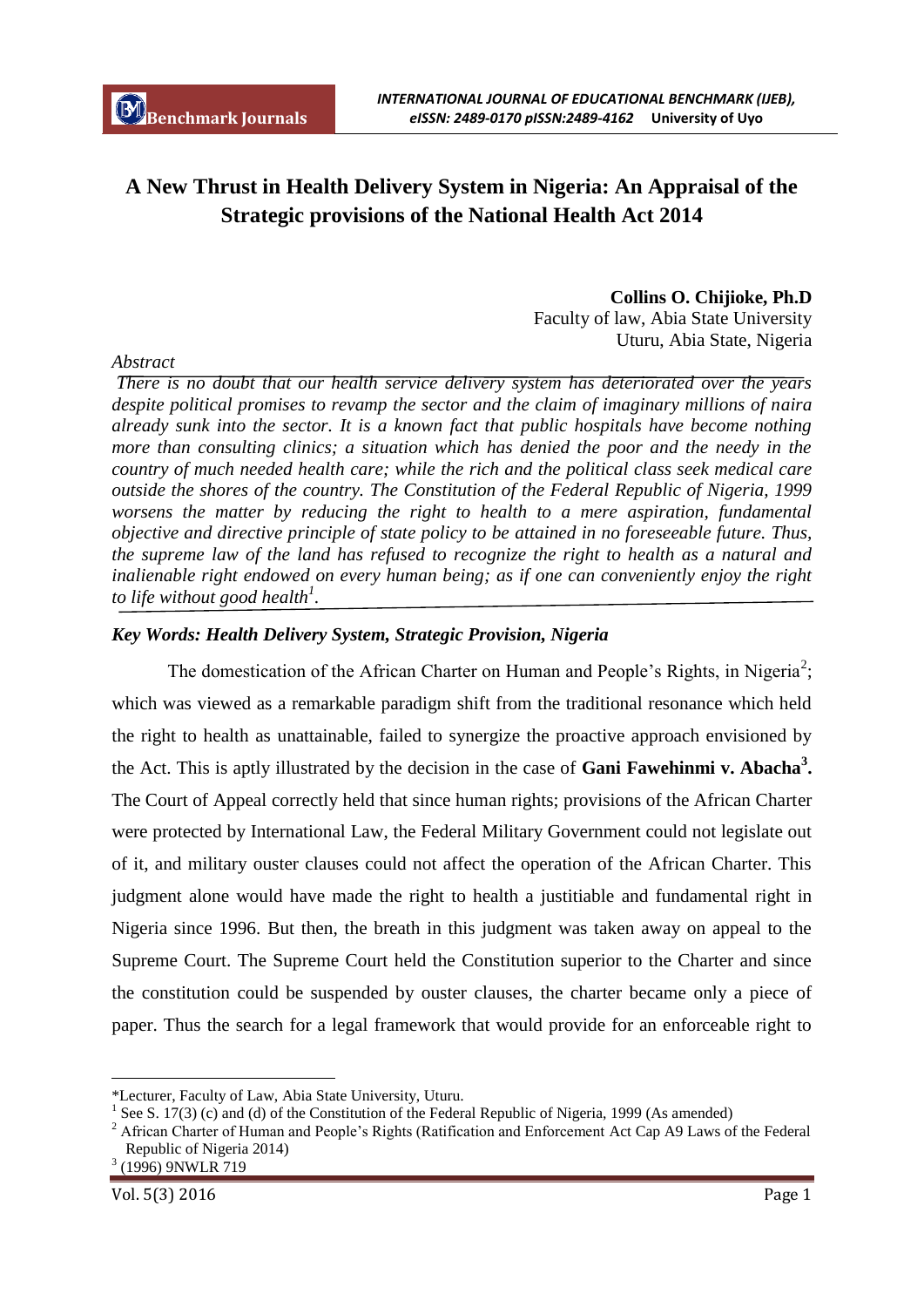health led to the promulgation of the National Health Act, 2014. This work attempts an appraisal of the strategic provisions of the National Health Act 2014.

## **Regulatory Bodies**

The Act has made the Federal Ministry Health, the chief regulatory body for the enforcement of the Act. It is clear by the functions of the body as contained in Section 2 of the Act; that health care delivery system in Nigeria is state controlled. What this imports is that the state or government has taken the responsibility for providing health care to her citizens. This is also in line with Article 16(1) and (2) of the African Charter on Human and People's Rights (Ratification and Enforcement) Act, 2004 which, apart from providing that every individual shall have the right to enjoy the best attainable state of physical and mental health, goes further, to make create the duty for every country to take measures to protect the health of her people and to ensure that they receive medical attention when they are sick. It is natural for citizens to look up to the state to render such services; government being an incident of the social contract.

The duty imposed on the Ministry of Health by Section 2(2) (a) of the Act is to prepare annual strategic, medium term health and human resources plans. This is important to actualizing the philosophical basis of the Act, besides, for the scheme to always remain on track, partnership with private section must be embraced. This provision therefore, saddles the minister of health with the duty of ensuring the successful implementation of the Act.

#### **Class of Person affected by the Act**

It is trite that law is useless without the coercive impetus. It is apt to pose the question; who is entitled to enforce the provisions of the Act or benefit from? The saying that, health is wealth is not novel to our jurisprudence rather what we have missed over the years, is the right to health backed with the right to enforce such right. The human right to health means that everyone has the right to the highest attainable standard of physical and mental health, which includes access to all medical services, and general system of health protection. This is the philosophical basis of the Act and it is in consonant with international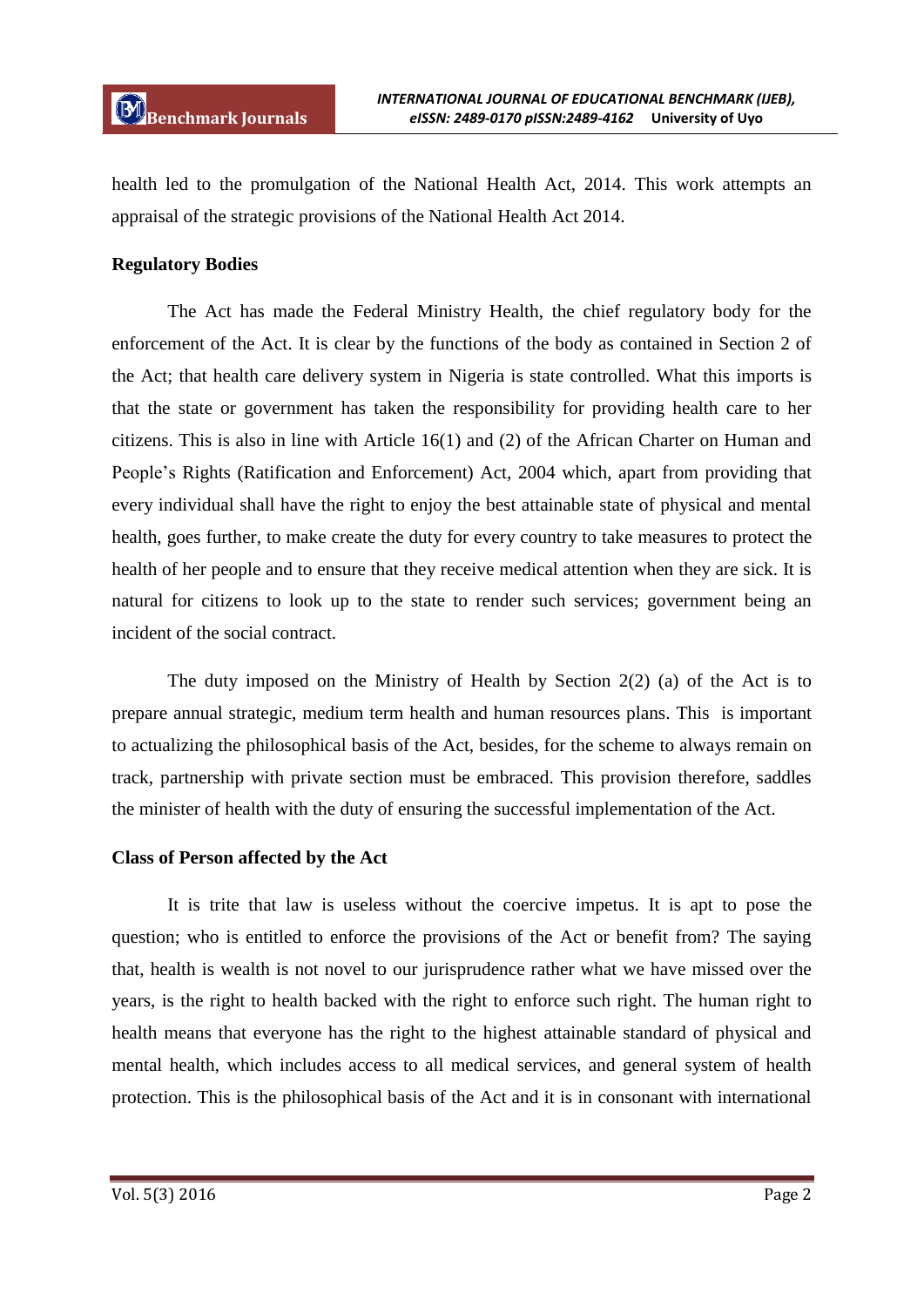law<sup>4</sup>. Section 15 of the Act, can be interpreted as aiming at making health services available to every Nigerian but not without cost. We shall look at this again under the nature of health right provided by the Act. Section 1(1) (c) of the Act makes it clearer, that the provision is for persons living in Nigeria; as a result of which every such person can look up to the state for the provision of health care service subject to the cost of such services.

# **Availability of Facilities**

Health facilities are crucial to the enjoyment of this right. To this end the Act, has structured the National Health System in Nigeria to comprise the following:

- a. Federal Ministry of Health
- b. Ministry of Health in every state and FCT
- c. Parastatals under the Federal and State Ministries of Health
- d. All local government health authorities
- e. Ward health committees
- f. Village health committee
- g. Private health care providers
- i. Traditional health care providers and
- j. Alternative health care providers

The institutions listed from (a) to (f) above are necessary and capable of taking health care services to the grass root, provided that the provision is honoured in implementation. It then becomes incumbent on the state to ensure that these institutions exist and are adequately equipped. By recognizing the institutions listed as (g) to (j) above, the Act is desirous of creating a partnership between the public and the private sectors and fashioning them into formidable forum for health care delivery. A virile health sector must be able to create an atmosphere for interface between the public and private sectors. In implementing the National Health Act, 2014, co-operation between the public and private sectors becomes a

**.** 

<sup>4</sup> See Article 25 Universal Declaration of Human Rights, 1945 Article 12 of the International Covenant on Economic and Cultural Rights and Article xi(1) of the American Declaration on the Rights and Duties of Man, 1948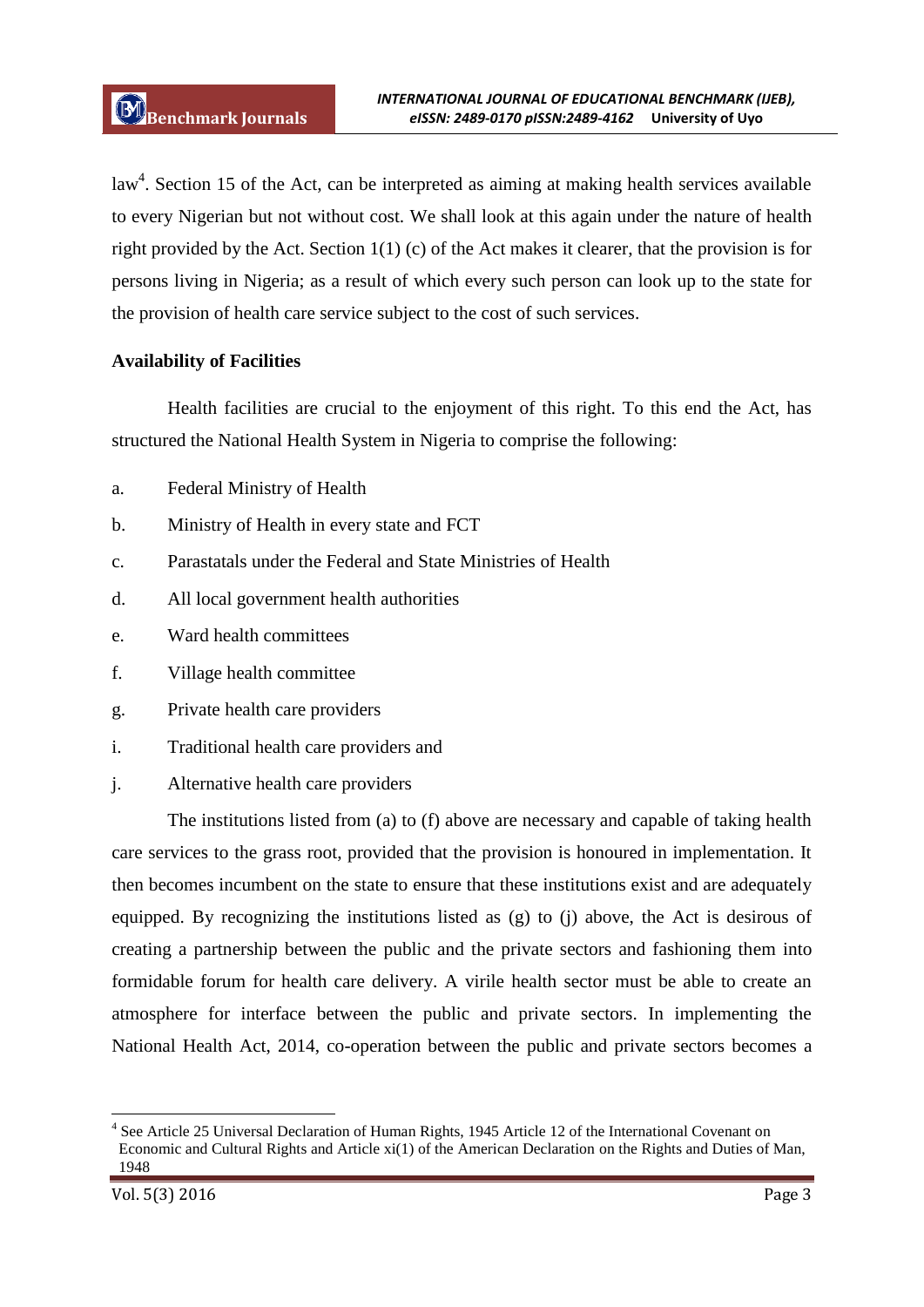delectable assignment. The Act has this factor in contemplation<sup>5</sup>. It becomes necessary in this regard for the regulating body to ensure that the private sector has community services to render and not just to maximize profits. Non governmental organizations are to be encouraged to participate and contribute their quota to the health delivery system. The participation of social workers and charities abroad should be emulated in order to actualize the good intentions of the Act. In consonance with the adage that says that health is wealth; the Federal Government should not just build hospitals and health centres but must equip them with the essential drugs and well trained personnel and ensure affordable services so that people would have faith in our health care system.

## **Exemption from payment for health services**

Certain health issues require huge amount of money to be tackled and hence assistance is called for. By virtue of Section 3(1) of the Act, the Minister of Health in consultation with the National Health Council may determine who qualifies for free health service at public establishments taking into consideration the available range of exempt health services, categories of exempted persons, impact of exemption on the scheme and the vulnerable group of persons.

The import of this provision is that exemption from payment for health services is not even automatic to the persons falling within the exemption category. This is understandable, as the successful running of the scheme depends on availability of funds, but then certain persons ought to be given priority, even when the effect of exemption calls for suspension of the 'privilege'. Such persons should include pregnant women and people with terminal diseases.

#### **Committees and Bodies**

The Act has provided for several committees and bodies and vested on them certain functions which are likely to conflict. There is need to review the number of the committees and bodies and scrutinize their functions to avoid conflict. This would guide against necessary bureaucratic bottle necks.

1

<sup>5</sup> See Section 1(1)

Vol. 5(3) 2016 Page 4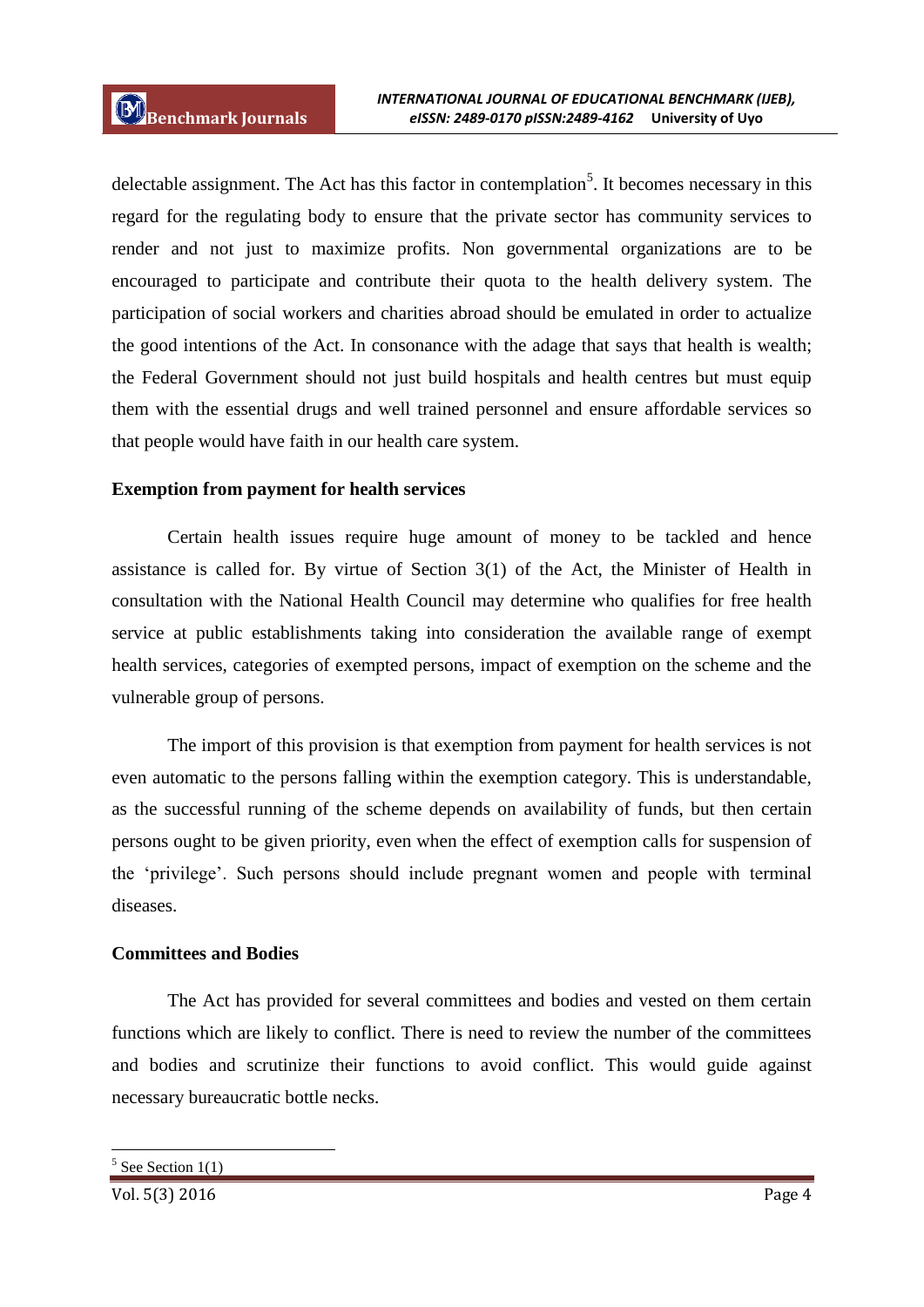## **Funding**

Section 11 of the Act makes provisions for establishment of a fund to be known as Basic Health Care Provision Fund. Three specific grants are to make up this fund and they are:

- i. Annual grant of not less than 10% of the Federal Government Consolidated Revenue Fund
- ii. Grant from International donor partners; and
- iii. Other sources

These sources are not certain except for the Federal Government annual grant which may be more but not less than 1% of the consolidate revenue fund. The success of the type of health system anticipated by the Act cannot be delivered without adequate funding. 5% of this fund is to be applied for the provision of basic minimum package of health services to citizens. It is also salutary that 10% of the fund is to be used for the development of Human Resources for primary health care. Another interesting part of the provision is the requirement that any state or local government which wants to benefit from the fund should contribute not less than 25% of the total cost of projects, as their commitment in the execution of such projects. This is obviously not a good regulatory measure. When a state or local government fails to contribute, their citizens would invariably be denied access to health care which the Act intends to avail them. State contribution should not be optional but mandatory. It is suggested that states as well as local governments allocated contributions to the scheme be deducted at source from their monthly revenue allocation. The National Assembly upon request by the Ministry of Health shall determine when supplementary budget shall be made in respect of the Basic Health Care Provision Fund. The money so deducted shall be paid into a trust fund to be managed by states or local government concerned and supervised by the National Primary Health Care Development Agency. This agency can as well handle the functions assigned to the National Tertiary Health Standards Committee<sup>6</sup>.

1

<sup>6</sup> See Section 9 and 10 of the Act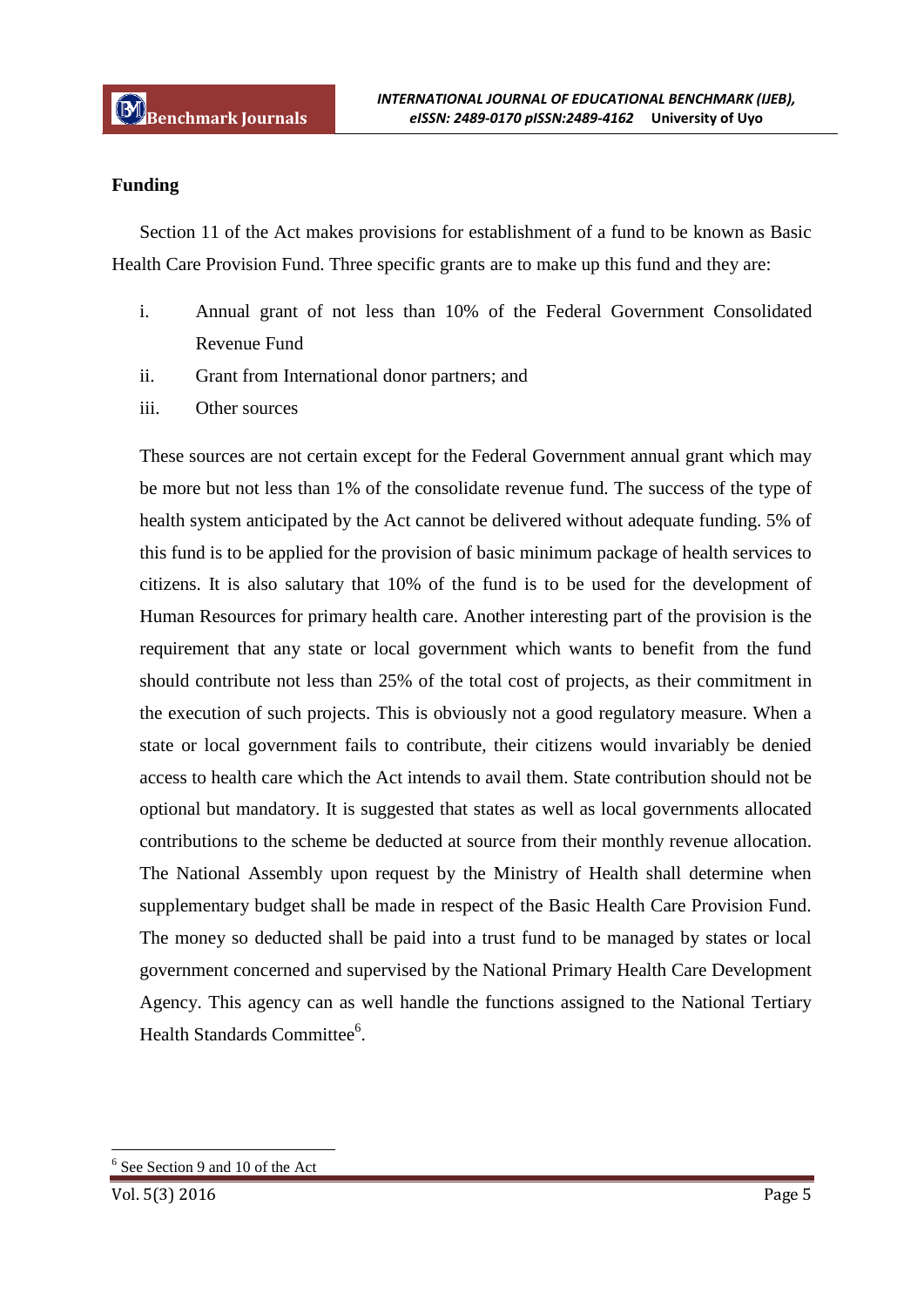#### **Emergency Treatments**

The Act has not just provided that a health care provider, health worker or health establishment shall not refuse a person emergency medical treatment for any reason whatsoever but has also made contravention of this policy a criminal offence punishable by a fine of the sum of N100,000.00 or to imprisonment for a period not exceeding six months or to both<sup>7</sup>. This provision will not just arrest the unwholesome practice of demanding fees from a patient in a critical health condition before the patient is treated, it will also save unnecessary deaths resulting from such practices. It is also suggested that any Magistrate/Judge within the jurisdiction where such contravention occurs should assume the duty of an ombudsman and should take steps to ensure that this provision of the Act is implemented to the latter. This provision has in effect created a civil right in favour of any patient falling within this category.

#### **Abusive Patients**

On the contrary, the fact that a patient is abusive is not reason enough for him not to be treated. This condition should be expunged from Section 21(3) of the Act. It is also commendable that action against a negligent health worker can be maintained within the ambit of the Act and not necessarily having recourse to common law rule of tort. Health workers should be duly and adequately enlightened as to their statutory duties and consequences for breach of the duties, as one of the measures for their capacity building.

#### **Human Experimentation and Donation of Organs**

The major issue arising from these areas is that of consent. A person who is willing to allow his body to be used for any experiment; must not just give his consent but must do so in writing after the purpose and effects of the experiment is explained to him. The Act requires that since a minor cannot legally give consent, his body can only be used for experiment where it is in his own best interest<sup>8</sup>; and the written consent of his parents or guardians duly obtained. The problem with this provision is that there is no penalty for

**.** 

<sup>7</sup> See Section 20 ibid

<sup>8</sup> See Section 3.2

Vol. 5(3) 2016 Page 6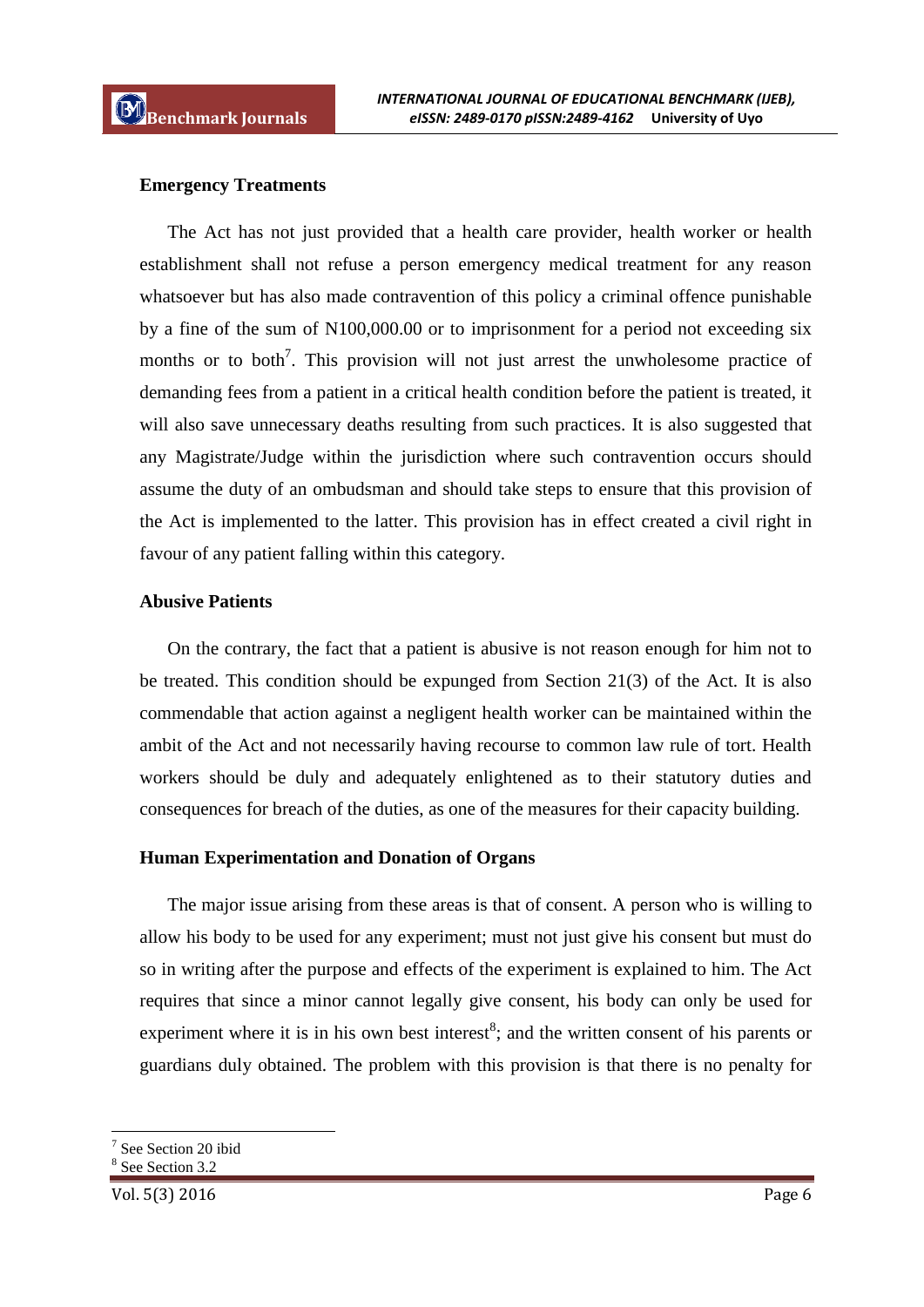contravention or attempt to contravene it. Such penal clause is necessary for effective implementation of the provision.

Sections 48 and 51 of the Act have generated controversy hinging on whether or not the provisions violated the fundamental right of a person from who tissue, blood or blood product is to be removed as well as a person from who tissue is to be removed for purpose of transplanting same in another living person. Without going into the debate, it is clear that Section 48 makes the consent of a-would be tissue or blood donor, a condition for the removal of the tissue or blood. It is a criminal offence for the health worker to do so without the consent of the donor. To make this regulation meaningful, there is need to insist that such consent be given in writing, so as to avoid duress or coercion of any kind.

The inelegance of the provision of Section 51 of an Act is actually the problem in this regard. Whereas, the consent required before a person's tissue is removed for transplantation in another person; is that of the medical practitioner in charge of clinical services or the person in charge of the hospital, it cannot simply be left to assumption that those who drafted the law intended for the condition in Section 48 to apply to Section 51, that reason is not supported by any legal precedent. In fact by our canons of interpretation the express mention of a thing means the exclusion of what is not mentioned; aptly captured by the *latin maxim expressio unius est exclusio alterius*. It then follows that the consent of the person whose organ is to be removed is fundamental and as such it can neither be ignored nor presumed. Based on this premise, it constitutes a violation of a person's fundamental right for his organ to be removed and transplanted into the body of another living person without this consent.

For proper implementation of this provision, Section 51 must be amended to include the consent of the person whose organ is to be removed. Again, the medical officer or owner of the hospital within the contemplation of the provision must first seek and obtain the consent of the donor or his next of kin; where the-would be donor is not in a position to give his consent.